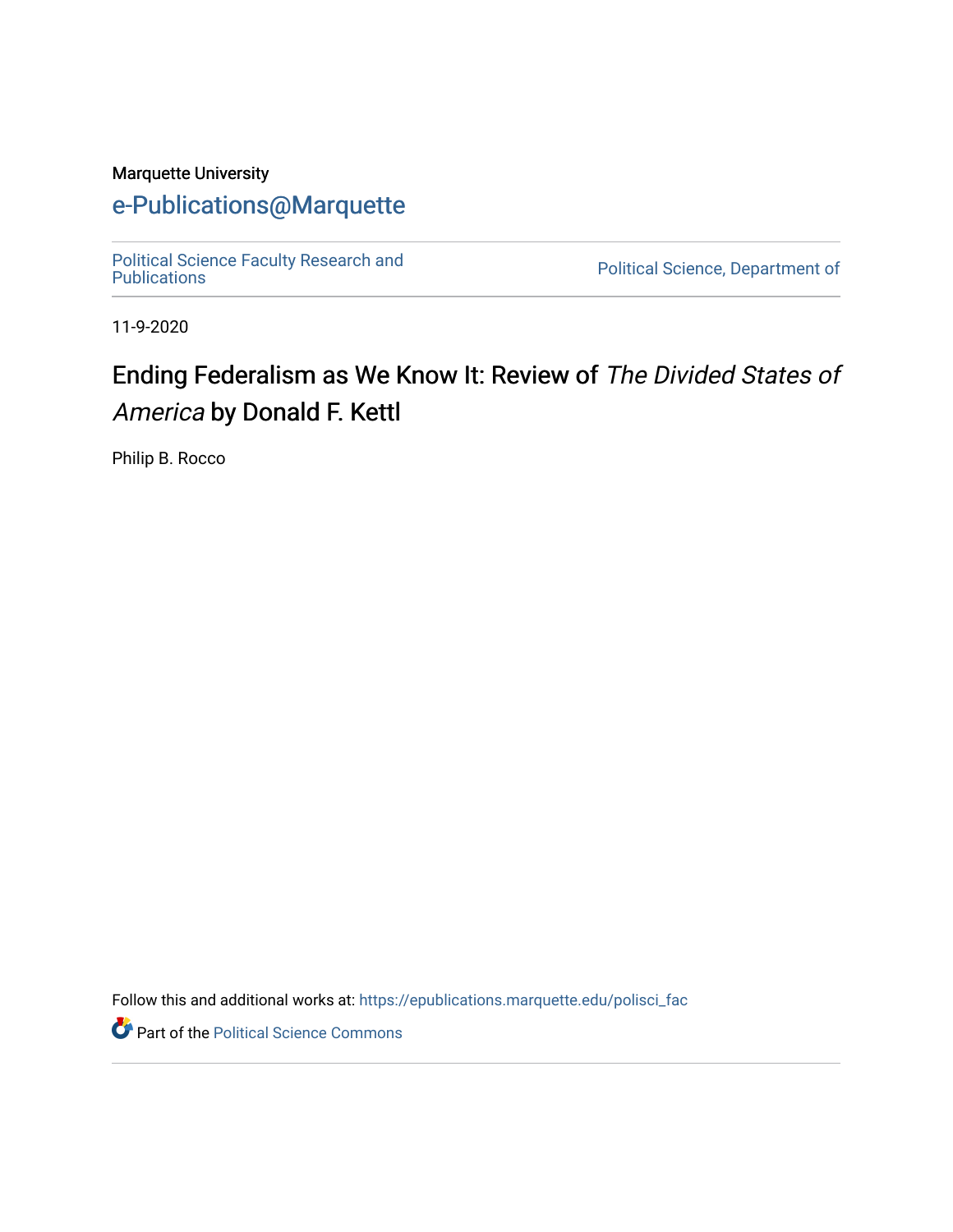**Marquette University**

# **e-Publications@Marquette**

# *Political Science Faculty Research and Publications/College of Arts and Sciences*

#### *This paper is NOT THE PUBLISHED VERSION***.**

Access the published version via the link in the citation below.

*Jacobin*, (November 9, 2020). [Publisher link.](https://jacobinmag.com/2020/11/ending-federalism-as-we-know-it) This article is © Jacobin Press and permission has been granted for this version to appear in [e-Publications@Marquette.](http://epublications.marquette.edu/) Jacobin Press does not grant permission for this article to be further copied/distributed or hosted elsewhere without express permission from Jacobin Press.

# Ending Federalism as We Know It

### PHILIP ROCCO

Political Science, Marquette University, Milwaukee, WI

A new book shows how the fragmented American state arrests democracy. What we need is nothing short of a reconstruction.

he early days of the COVID-19 pandemic were heady ones for federalism apologists. As the Trump administration dithered, governors took center stage, issuing emergency declarations, holding daily press conferences clad in polo shirts, brandishing slide decks from McKinsey & Company, and outlining their strategies for controlling the spread of the virus while "safely" reopening state economies.

Indeed, to early observers, American federalism — which divides authority between central and regional governments — seemed like a crucial element of crisis management. Across nearly all fifty states, gubernatorial approval spiked. As the political scientist Kathleen Hall Jamieson put it, "A person from Mars observing the rhetoric and actions of our leaders would reasonably assume that Andrew Cuomo is the president." Some scholars even lavished praise on the decentralized, federal structure of the American state itself. Writing in *Foreign Affairs*, Danielle Allen — director of Harvard's Edmund J. Safra Center for Ethics — praised federalism as an essential asset in pandemic response, suggesting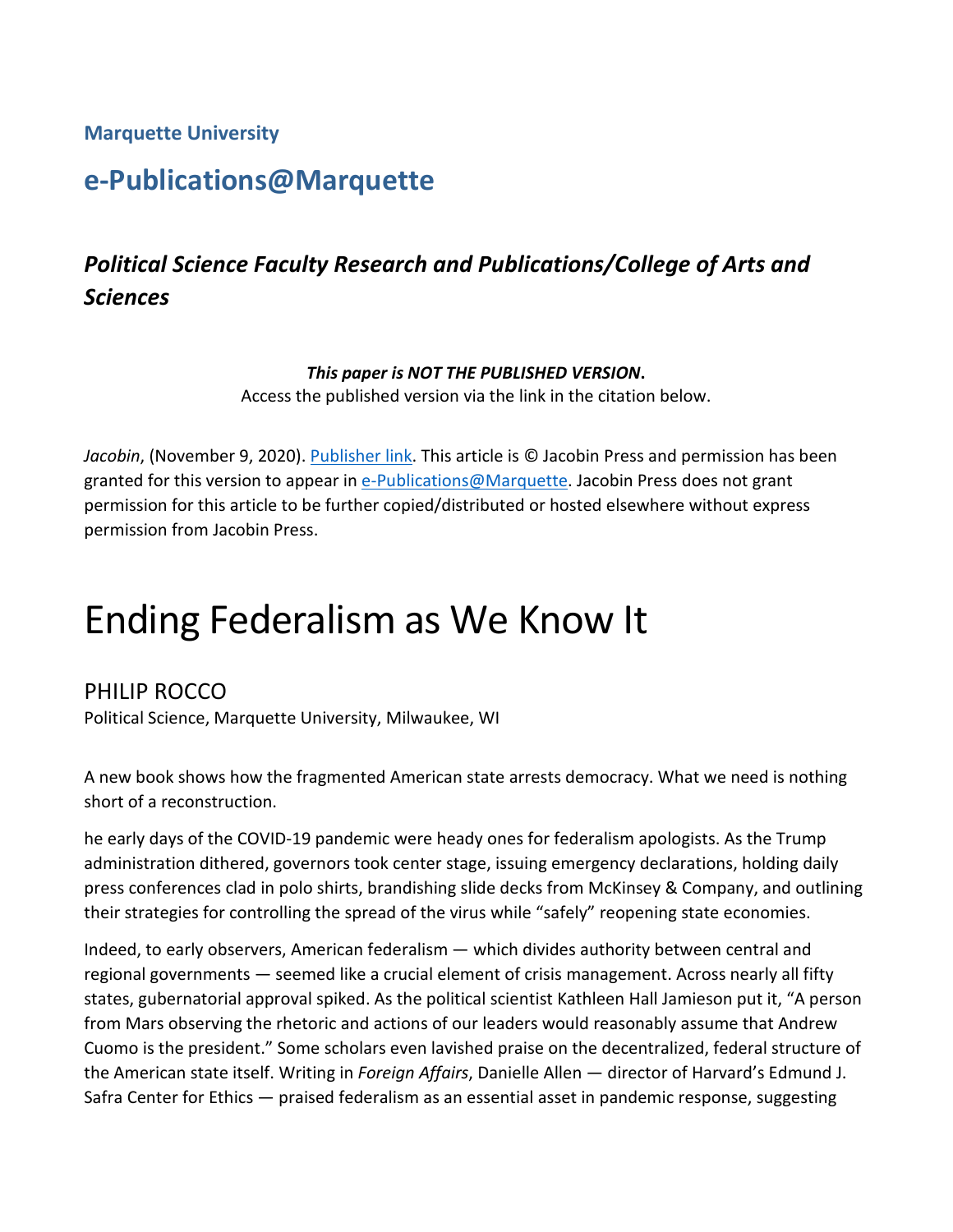that local control "provides flexibility and the ability to tailor responses to the context  $-$  just what the United States needed."

Paeans to decentralized government sit at odds with bleak realities in the states. As recent research has suggested, states' decisions about social distancing didn't reflect local conditions so much as the partisan identity of the governor and the state legislature. Moreover, as soon as social-distancing measures were imposed, most states quickly reopened their economies, despite lacking adequate testand-trace infrastructures. In several Republican-led states, most notably Arizona, Florida, and Texas, new viral hot spots have appeared.

As the public-health emergency cascaded into an economic crisis, state and local governments were set to experience combined revenue shortfalls of at least \$500 billion between 2020 and 2022. Constrained by balanced-budget provisions in state constitutions and abandoned by Congress, governors have prepared to make excruciating budget cuts. Amid a pandemic, one of the first programs on the chopping block is Medicaid, which provides health insurance to one in five Americans and may cover nearly half of all those losing employer-sponsored insurance due to COVID-19-related job losses. With the prospect of a pandemic election looming, political crises join fiscal and humanitarian ones. Many states seem primed to repeat the experience of Wisconsin's disastrous spring primary, which disenfranchised thousands of voters and likely contributed to the spread of the virus.

Slide decks and press conferences notwithstanding, COVID-19 exposes not merely failures of leadership, but the structural defects of America's brand of federalism as well. The allocation of critical responsibilities to state governments — from the financing of social programs to the administration of elections — has left civil and social rights dependent on one's state of residence. States' limited fiscal capacities make them particularly ill-suited for financing key responsibilities, including and especially public health, in the midst of an economic crisis. Furthermore, interstate competition for capital investment incentivizes states to decrease tax stringency and weaken labor protections. As Harold Laski put it in 1938, for states to compete with "the integrated power of giant capitalism is to invite defeat in every element of social life."

Given federalism's impact on the COVID-19 response, the publication of Donald F. Kettl's *The Divided States of America: Why Federalism Doesn't Work* could hardly be more timely. A renowned scholar of public administration and intergovernmental relations, Kettl offers a lucid, searing critique of American federalism as a contributor to growing socioeconomic inequalities, both within and among states. Moreover, this inequality, he argues, has fueled a broader decline in Americans' trust in government, as well as polarization and dysfunction in Washington, DC. Reversing these outcomes, Kettl suggests, will require major changes to the fiscal and administrative relationships among federal, state, and local governments. Yet in the absence of a more fundamental political reconstruction — including a restoration of the right to vote, a recovery of the right to organize and join a union, and the abolition of the carceral state — the structural inequalities of American federalism are likely to endure.

## Federalism Against Democracy

At the center of Kettl's critique is how American federalism has, from its origins, locked in deep inequalities that are fundamentally incompatible with the values of democracy. The Constitution's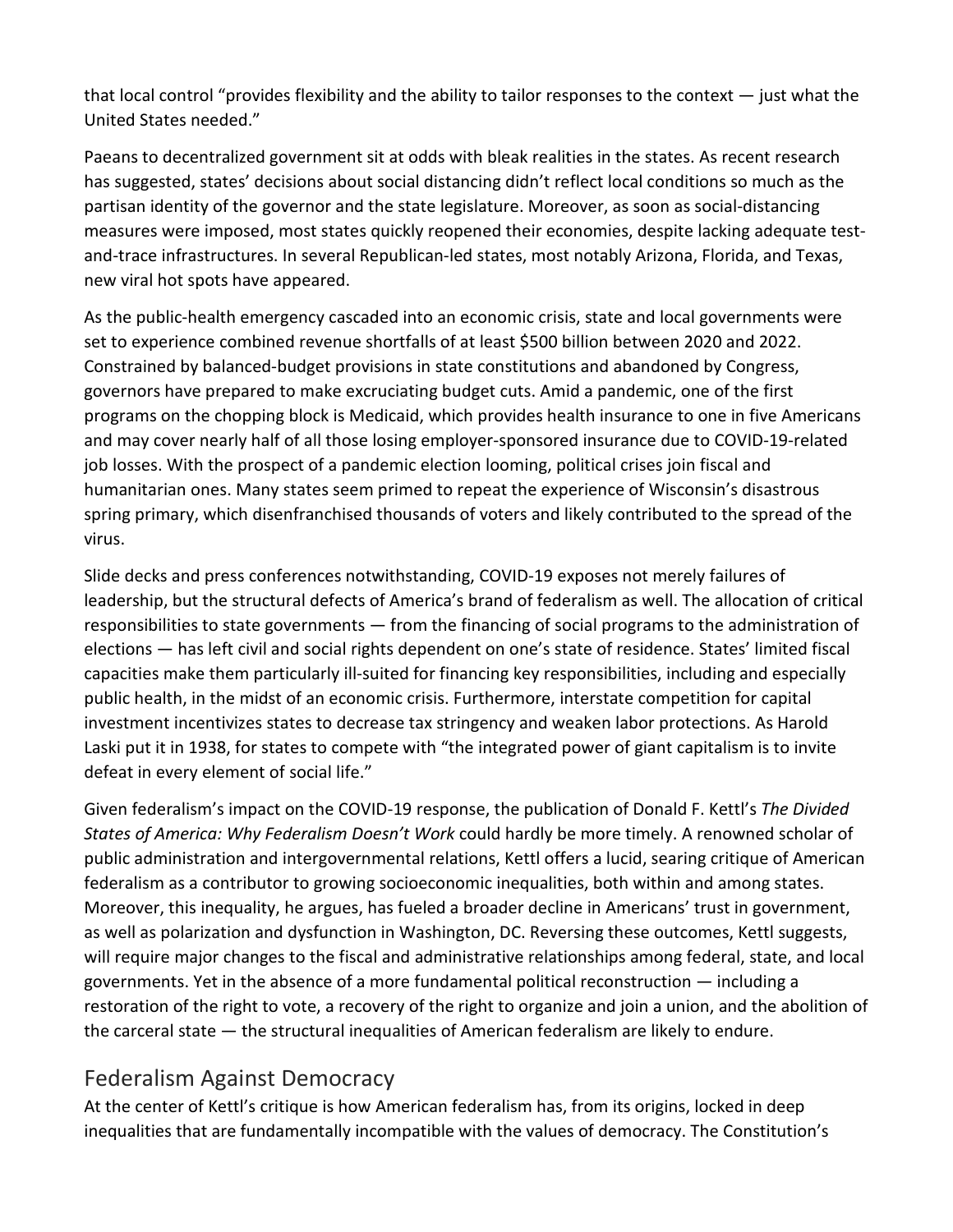federal architecture was itself the product of a crude political bargain, in which delegates from slaveowning states were pivotal coalition members. Yet not only did the internal division of authority between state and federal governments allow slavery to endure, the creation of a newly powerful federal government would help stamp out egalitarian state-level schemes for the more equal division of property and the abolition of debt, which James Madison referred to in Federalist No. 10 as "wicked projects."

The history of American federalism, specifically its relationship to the institution of slavery and Jim Crow, has generated a debate among political theorists. One side, best represented by political scientist William H. Riker, views federalism's sour fruit as cause for chopping down the tree abandoning the federal bargain entirely. If the main beneficiaries of federalism in US history have been capitalists and racists, he argued, perhaps it is not much of a bargain after all. The other position, articulated most powerfully by public administration scholar Martha Derthick, essentially argues that history alone is no cause for giving up the compound republic. "As the burdens of governing grow," she suggested, "the inability or unwillingness of the federal government to bear them alone is manifest." Whatever federalism's sins, the existence of local governments allowed controversial issues to remain open to "political and judicial dispute."

Yet what both poles of the Riker–Derthick spectrum neglect is that the democratization of the American polity has always hinged on fundamental renegotiations of federalism — enduring shifts in authority that have empowered the federal government to engage in redistribution (the Sixteenth Amendment's construction of the income tax) and to delimit undemocratic tendencies in the states (the Fourteenth Amendment's equal protection clause, the civil rights legislation of the 1960s, *Baker v. Carr'*s challenge to legislative malapportionment). But these renegotiations are often incomplete and subject to dramatic political reversals.

Most telling, federalism allowed authoritarian enclaves in the South to endure for nearly a century after Reconstruction. They were snuffed out not through modest reforms, but through the 1965 Voting Rights Act's sweeping revision of the federal role in election administration, which dramatically enhanced black political incorporation and stalled numerous state efforts at disenfranchisement. Yet in subsequent decades, a legal and administrative mobilization of conservatives gradually chipped away at the act's protections over time. By 2013, the Supreme Court's five-to-four decision in *Shelby County v. Holder* effectively erased the Voting Rights Act's preclearance process, its most powerful tool for combating voter suppression.

Reconstructing the federal bargain requires overcoming the essential obscurity of subnational politics, which allows local elites to suppress conflict and maintain their power. As Grant McConnell wrote in 1966, while public attention is occasionally drawn to "scandalous" conditions in the states, "These moments pass; state affairs recover their wonted obscurity and it is assumed that the wrongdoers have been exposed and punished." In other words, states' ills are not one-off incidents or failures of leadership, they are a structural product of federalism.

One of the virtues of Kettl's book, then, is the extensive space he devotes to mapping inequality in the states. By tabulating a wide variety of social indicators, Kettl shows how subnational policy regimes produce consistently unequal social and economic outcomes. Income inequality is 3.4 times higher in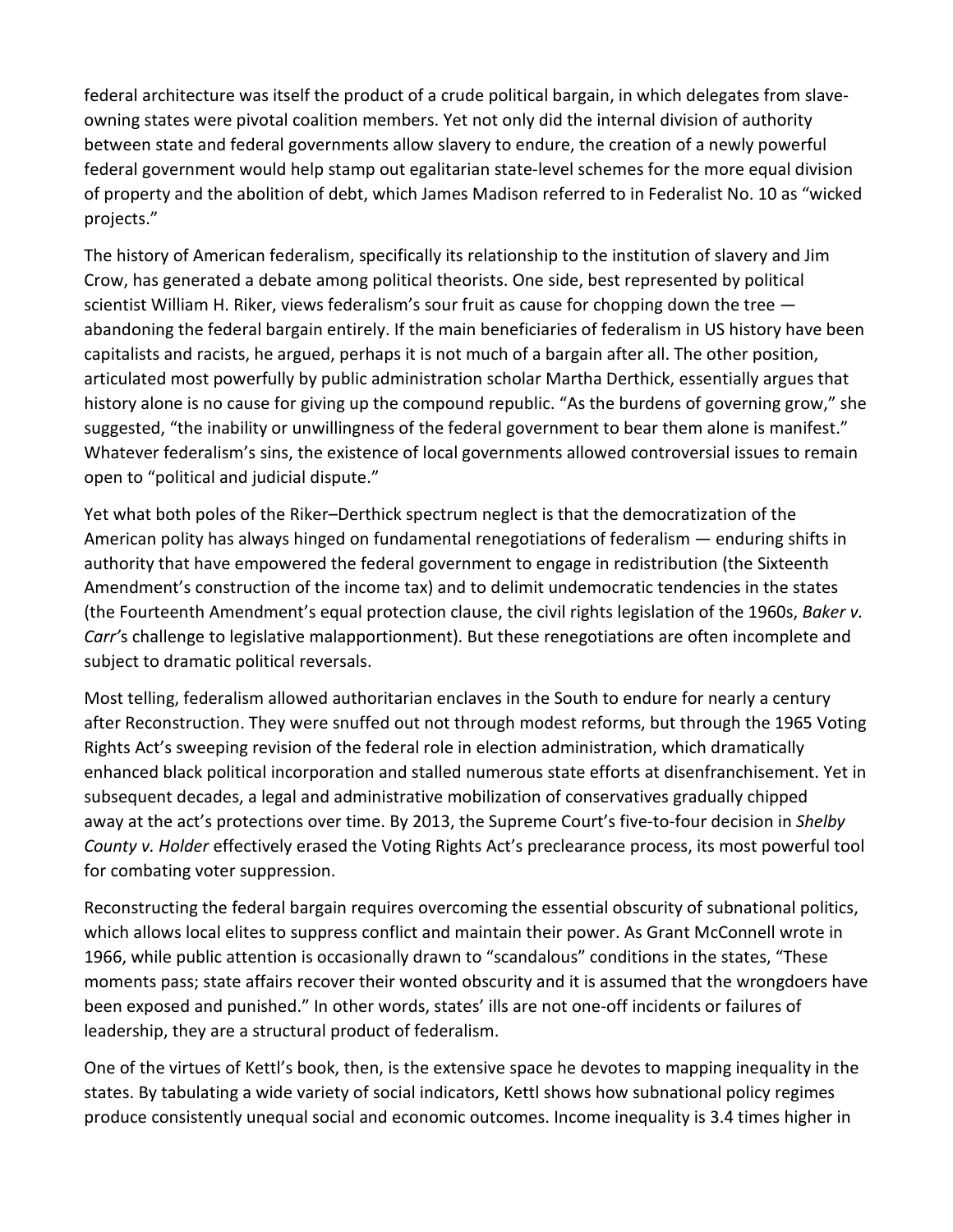New York than in Alaska. In Mississippi, more than 20 percent of the population lives below the poverty line, compared to just over 5 percent in New Hampshire. States that expanded Medicaid saw significant declines in mortality rates for both infants and adults, yet state Medicaid coverage varies so widely that it has spawned the phrase "If you know one state Medicaid program, you know one state Medicaid program."

All sufficiently large polities — federal or otherwise — contain a modicum of regional variation, yet the United States stands apart in inequality, even when compared to other federal countries. Kettl effectively shows how state policy choices reproduce inequality by offering meager financing for Medicaid and public schools, the regulation of air quality, and the management of a significant part of the carceral state. It's important to note that these choices do not simply reflect variations in the tastes and preferences of popular majorities in different states. Despite broad popular support for Medicaid expansion in many Republican-led states, weak electoral competition, ambivalent interest-group support, and limitations on popular referenda have stifled its advancement.

## Inequality Engineered

*Divided States* goes well beyond merely tabulating and mapping interstate inequalities, by analyzing how the evolution of American federalism has helped to generate and reinforce them. Essentially, Kettl claims that the centralization of governance brought on by the civil-rights reforms and social policies of the 1960s caused a pendulum-like political reaction. "Even though the federal government aggressively promoted equality through law," he argues, "it also increasingly relied on the states as administrative agents for federal policies and reinforced their role as independent decision-makers." Drawn into a growing range of partisan conflicts over social and regulatory policy, states chose divergent paths that reflected the interests of increasingly nationalized political parties.

While Kettl's story about the nationalization of American public policy and the subsequent polarization of state politics is true as far as it goes, it can only take us so far. After all, there was rampant inequality in the American states at the dawn of the twentieth century, too, even though parties and policymaking were highly localized. Understanding federalism's impact on inequality requires attention to several important shifts in the American political economy that have weakened the power of workers and imperiled the capacity of state governments to mitigate inequality.

Perhaps most important, the decline of labor unions left working-class Americans with less power to make demands on both their employers and the state. As Laura C. Bucci's research shows, unionization has played a crucial role in reducing income inequality, a process that was halted by the passage of right-to-work legislation. If Michigan had kept its 1976 unionization rate, for example, its level of economic inequality would decrease by more than 10 percent.

In parallel to the decline of working-class power resources, conservatives consolidated power at the subnational level in ways that ultimately enhanced inequality. The formation of organizations like the American Legislative Exchange Council and the State Policy Network helped to speed up the passage of right-to-work legislation, weakening the power of the labor movement and strengthening Republicans' state-level prospects. As labor's power declined, Democrats in turn sought out resources from wealthy donors. At both the federal and state levels, the Democratic Party has foregone numerous opportunities to support greater labor organizing in the states.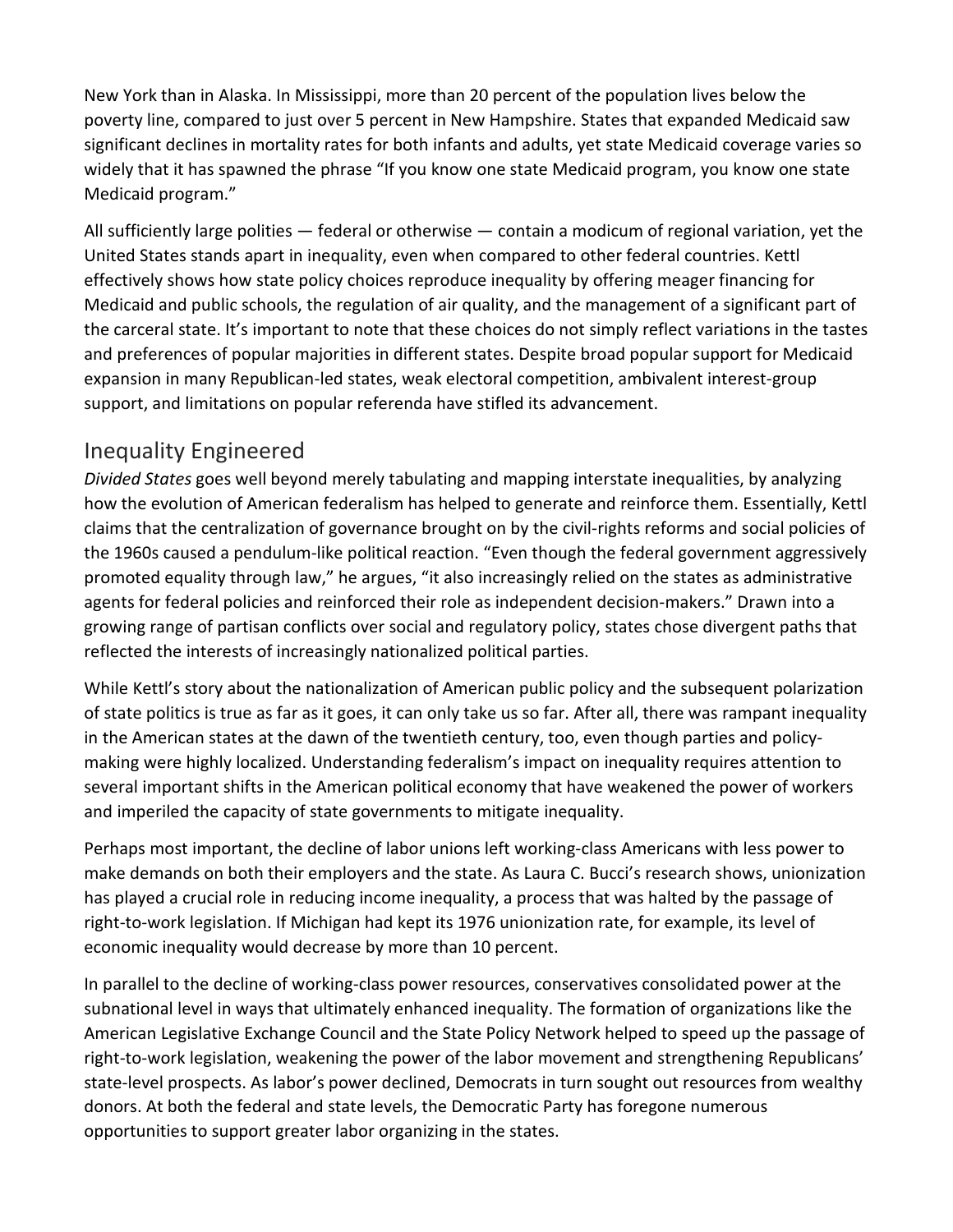Shifts in the class composition of the electorate have contributed to rising inequality. As William Franko and his colleagues illustrate, between 1976 and 2006, more than half of the states experienced an increase in electoral class bias — with the poor voting at declining rates relative to the rich. This bias helps to erode the connection between mass public opinion and government policy, skewing the distributional outcomes of government in favor of the rich. State election administration policies, more fully unfettered in the wake of the Shelby decision, create barriers to the ballot box that depress voter turnout. Moreover, as Jamila Michener has shown, states can depress turnout among low-income Americans by depriving them of key social policy benefits, namely health care. This feedback process can also reinforce inequalities over time.

Finally, several developments in monetary and fiscal policy further entrenched economic inequality. Combined with the Federal Reserve's 1979 credit crunch, the Reagan administration's program of "New Federalism" further decentralized the economy, forcing states to compete more intensely for capital investment, which allowed businesses to reset the terms of class compromise. Measures limiting the growth of the local property-tax levy, which emerged with increasing rapidity in the late 1970s, have constrained spending in the public sector, with significant implications for the quality of education, health, and social services. As state governments began to take on an increasing array of policy responsibilities, they continued to rely overwhelmingly on their own revenue rather than on federal transfers as a source of financing.

With the rise of deficit-reduction politics in the 1980s, the federal government politely discarded the program of general revenue sharing it had embraced in the early 1970s. In 1996, Congress shuttered the Advisory Commission on Intergovernmental Relations (ACIR), which had once advocated for a more expansionary approach to fiscal federalism. During its heyday in the 1970s, the ACIR endorsed public jobs programs as well as automatic stabilizer payments to state and local governments. By the time of the Great Recession, such ideas were a vague memory at best.

## Reconstruction, Not Reform

Redressing the inequalities caused by American federalism will require a fundamental political reconstruction of the federal bargain. Kettl argues that federalism has evolved through four historical "generations" punctuated by significant political upheaval as well as legal reinterpretations of state and national sovereignty. If this is correct, any proposal to "democratize" federalism will necessarily fall closer to the left side of the Riker–Derthick spectrum: an aggressive renegotiation of the status quo on all fronts.

Curiously, however, Kettl's proposal for reforming federalism appears far more limited in scope, focusing primarily on a transformation of federal grants-in-aid targeting inequality-reducing initiatives. This is a worthy goal in principle, but the devil is in the details. Does it include Canadian-style generalpurpose equalization payments to the states? Will these payments be apportioned on the basis of percapita income, state fiscal capacity, or some combination of the two? These sorts of questions have plagued past efforts at renegotiating federalism, and thus they merit serious scrutiny. Federalizing Medicaid financing, as Kettl suggests, would indeed help to stabilize the program during moments of crisis. Yet if eliminating inequality across the states is the goal, why should we prefer a means-tested program administered by the states rather than universal social insurance?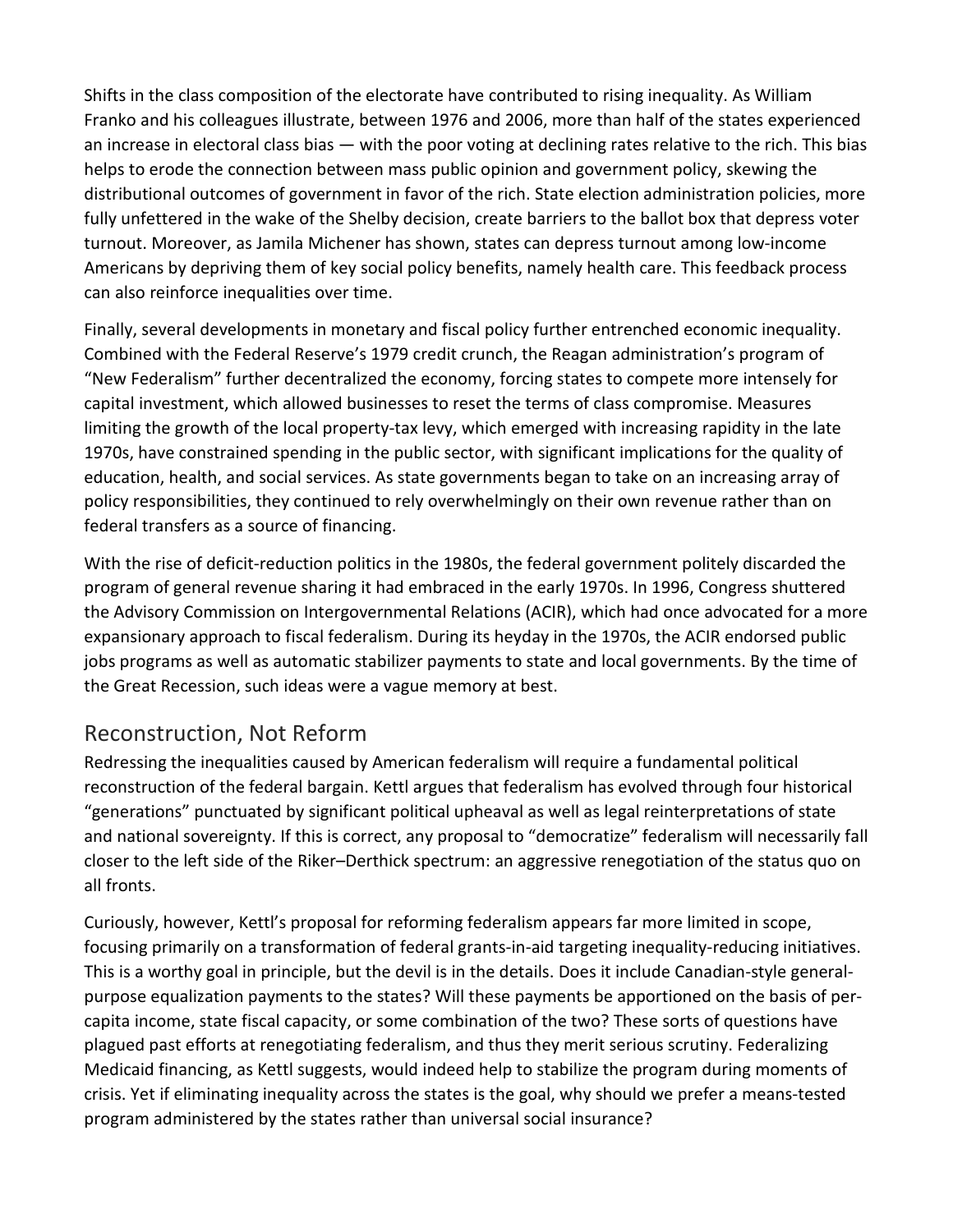Kettl also calls for a greater role for local governments in the federal system. To accomplish this goal, it is imperative that we eliminate state preemption laws, which have been used as a cudgel to strike down local efforts to raise the minimum wage, strengthen labor protections, and combat climate change. In the same vein, voters in urban areas deserve better representation in Congress, which we could accomplish by enlarging the House of Representatives and reapportioning the Senate. During the COVID-19 pandemic, state and local governments have been treated as just one more lobbying sector, but one with far less political capital than finance or health insurance. If anything, this suggests that we need to replace the defunct White House Office of Intergovernmental Affairs with a formal venue for considering and acting on state and local fiscal issues, along the lines of the Council of Australian Governments.

A renewed program of fiscal federalism is, no doubt, urgently needed, especially as Congress appears to be telling states and cities to drop dead. Ending the bias of state and local government toward austerity is an important point, one missed by legal scholars like Heather Gerken, who call for a "progressive federalism" constituted primarily by left-leaning states' resistance to national policy interventions coupled with incremental policy changes. If state and local governments cannot find some way of relaxing their own fiscal constraints (such as through issuing complementary currency), we should not be forced to rely on them to support the provision of vital services. Rather, we should follow the ACIR's old maxim that policy functions should be assigned to "jurisdictions that have adequate fiscal capacity to finance their public service responsibilities in a manner which insures interpersonal and interjurisdictional fiscal equalization."

Putting this logic into practice, however, will require tying relatively obscure efforts to reorganize fiscal federalism to broadly popular demands. This could include enacting Medicare for All to alleviate states' need to pay for Medicaid — currently more than one-fifth of state budgets — and health care for public employees and retirees. It could also include a jobs guarantee, which would provide a significant fiscal stimulus to states, as well as a federal fiscal stabilization program of the sort recently proposed by Alex Williams, which would eliminate the need for state and local governments to engage in painful cuts in the midst of an economic recession. We should ideally recognize the federal government's fiscal primacy — and the structural limits on state and local finances — by cementing these automatic stabilizers in the Constitution.

Yet the inequalities that define American federalism are not merely fiscal — they are political. State governments are not "laboratories of democracy," but regimes with highly variable — and often deeply reactionary — characteristics. And since the 1980s, political leaders have increasingly instrumentalized federalism to undermine working-class power. Creating a more democratic society thus demands politically reconstructing the federal system to strengthen working-class power. We can start by using the power of the federal government to protect workers' rights to organize and join unions. This means flexing federal authority to preempt state right-to-work laws, establish geographical and sectoral bargaining agreements, and expand labor protections to include informal and self-employed workers, as well as the incarcerated, the disabled, and the undocumented.

Simultaneously, we must significantly expand voting rights, reimposing and broadening the Voting Rights Act's preclearance provision, making elections a national holiday, mandating automatic voter registration, and enfranchising the currently incarcerated. Finally, redressing federalism's inequalities